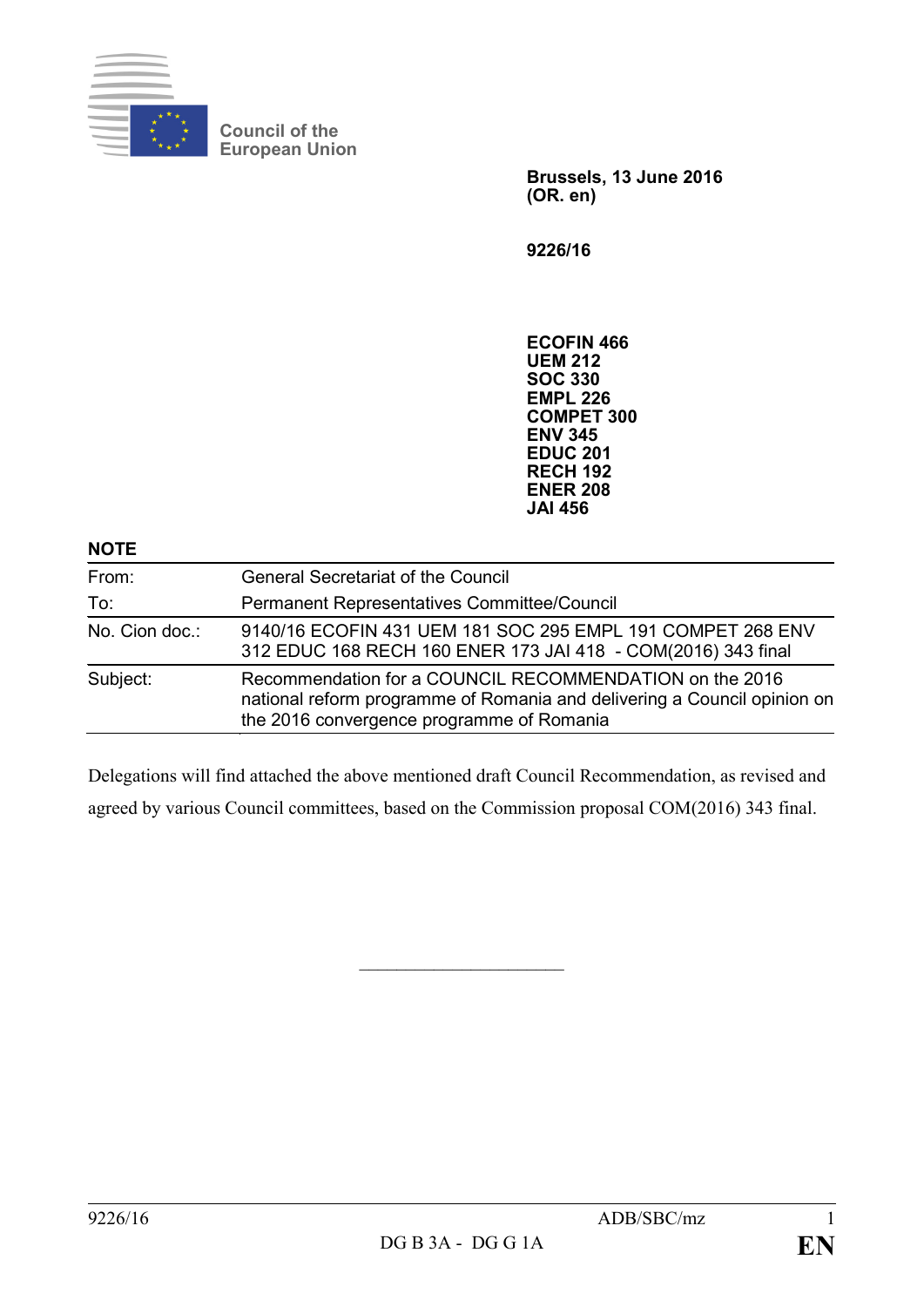## **COUNCIL RECOMMENDATION**

## **of …**

## **on the 2016 National Reform Programme of Romania and delivering a Council opinion on the 2016 Convergence Programme of Romania**

## THE COUNCIL OF THE EUROPEAN UNION,

Having regard to the Treaty on the Functioning of the European Union, and in particular Articles 121(2) and 148(4) thereof,

Having regard to Council Regulation (EC) No 1466/97 of 7 July 1997on the strengthening of the surveillance of budgetary positions and the surveillance and coordination of economic policies<sup>[1](#page-1-0)</sup>, and in particular Article 9(2) thereof,

Having regard to the recommendation of the European Commission,

Having regard to the resolutions of the European Parliament,

Having regard to the conclusions of the European Council,

Having regard to the opinion of the Employment Committee,

Having regard to the opinion of the Economic and Financial Committee,

Having regard to the opinion of the Social Protection Committee,

Having regard to the opinion of the Economic Policy Committee,

<span id="page-1-0"></span>**<sup>1</sup>** OJ L 209, 2.8.1997, p. 1.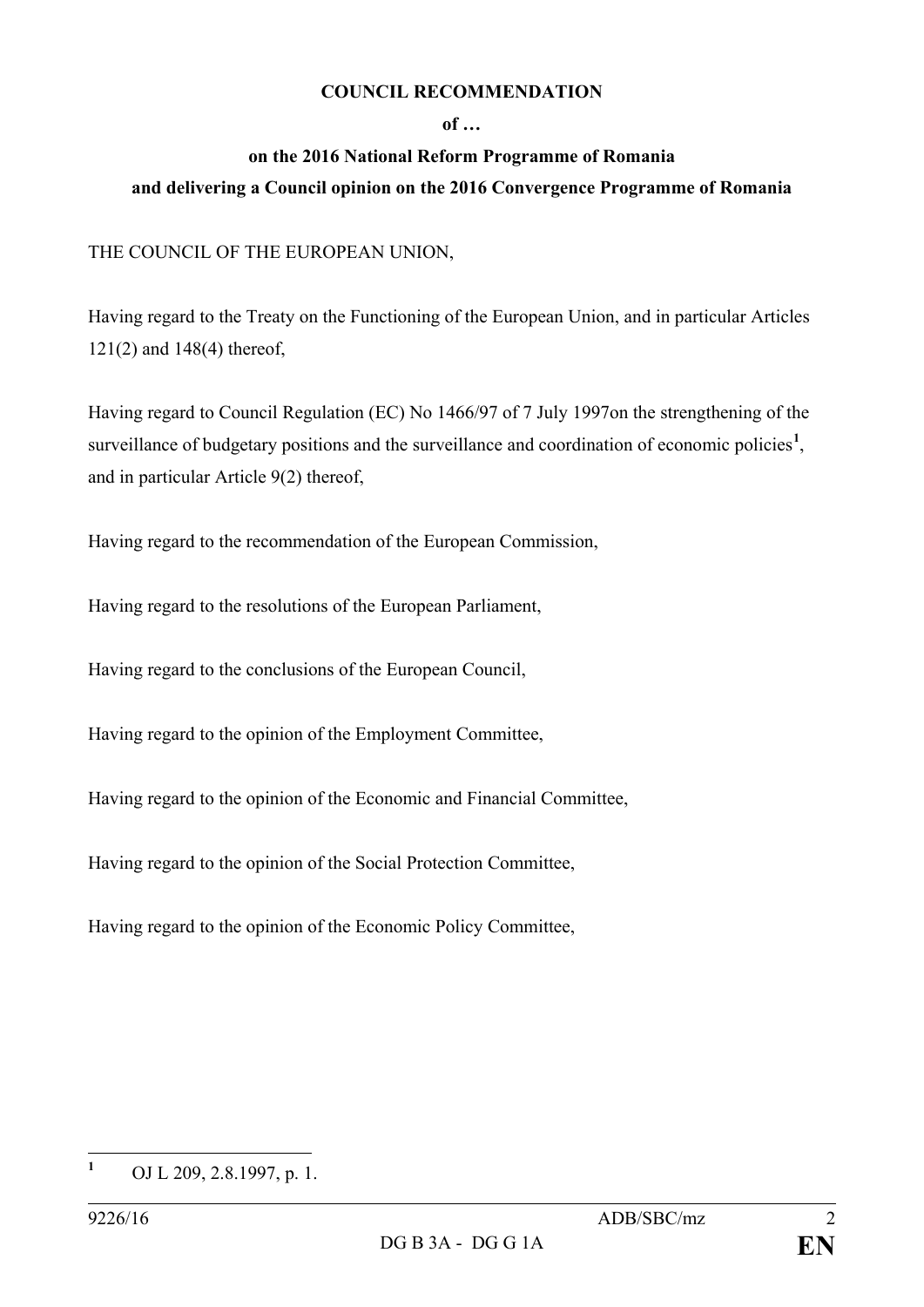Whereas:

- (1) On 26 November 2015, the Commission adopted the Annual Growth Survey, marking the start of the 2016 European Semester for economic policy coordination. The priorities of the Annual Growth Survey were endorsed by the European Council on 17-18 March 2016. On 26 November 2015, on the basis of Regulation (EU) No 1176/2011 of the European Parliament and of the Council<sup>[2](#page-2-0)</sup>, the Commission adopted the Alert Mechanism Report, in which it identified Romania as one of the Member States for which an in-depth review would be carried out.
- (2) The 2016 country report for Romania was published on 26 February 2016. It assessed Romania's progress in addressing the country-specific recommendations adopted by the Council on 14 July 2015 and Romania's progress towards its national Europe 2020 targets. It also included the in-depth review under Article 5 of Regulation (EU) No 1176/2011. On 8 March 2016, the Commission presented the results of the in-depth review. The Commission's analysis leads it to conclude that Romania is experiencing no macroeconomic imbalances.
- (3) On 28 April 2016, Romania submitted its 2016 National Reform Programme and its 2016 Convergence Programme. In order to take account of their interlinkages, the two programmes have been assessed at the same time.

<span id="page-2-0"></span>**<sup>2</sup>** Regulation (EU) No 1176/2011 of the European Parliament and of the Council of 16 November 2011 on the prevention and correction of macroeconomic imbalances (OJ L 306, 23.11.2011, p. 25).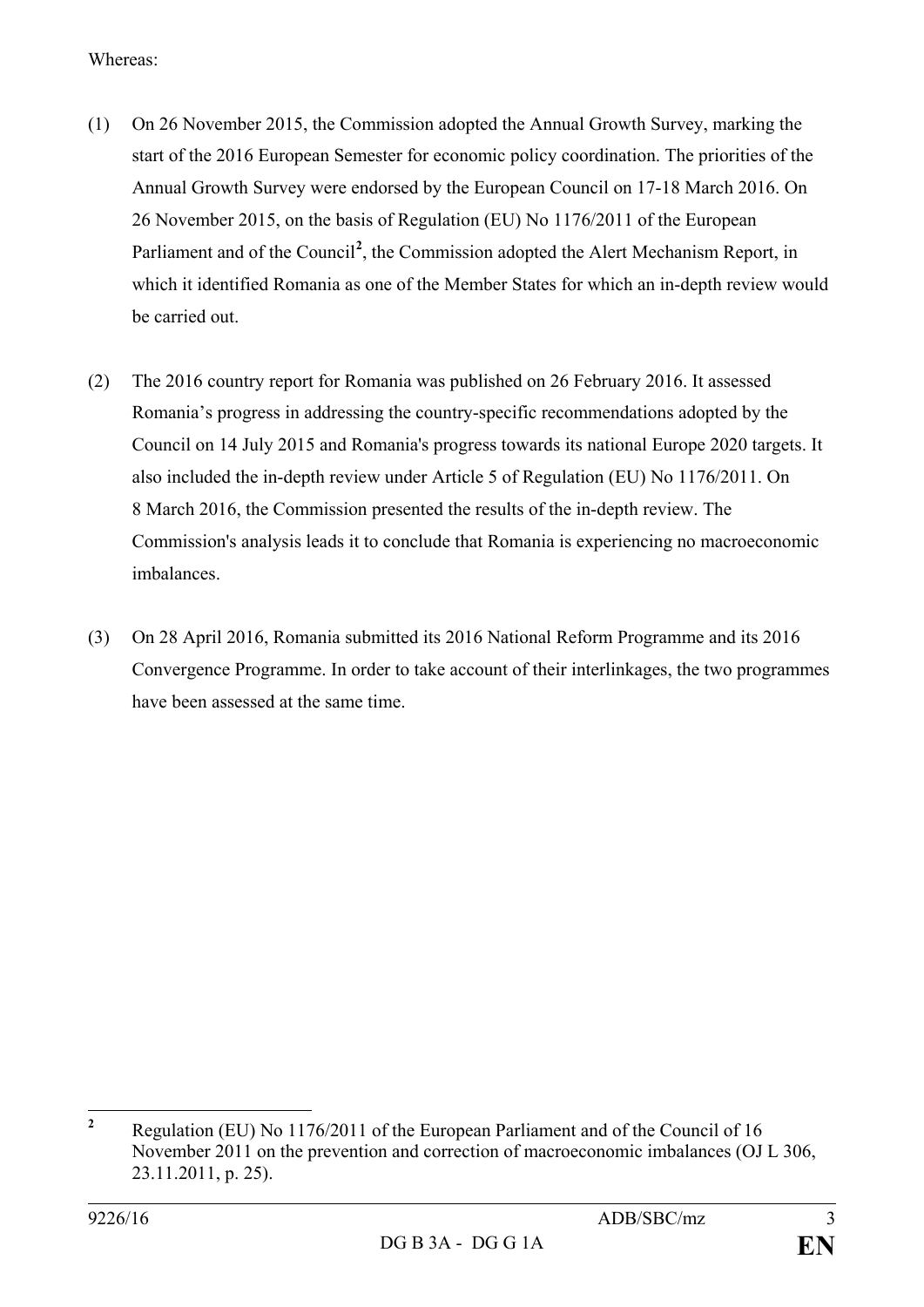- (4) Relevant country-specific recommendations have been addressed in the programming of the European Structural and Investment Funds for the 2014-2020 period. As foreseen in Article 23 of Regulation (EU) No 1303/2013 of the European Parliament and of the Council**[3](#page-3-0)** , where it is necessary to support the implementation of relevant Council recommendations, the Commission may request a Member State to review and propose amendments to its Partnership Agreement and relevant programmes. The Commission has provided further details on how it would make use of this provision in guidelines on the application of the measures linking effectiveness of the European Structural and Investment Funds to sound economic governance.
- (5) The third balance-of-payments financial assistance programme (2013-2015) ended in September 2015 without any completed review. The third formal review mission (16- 30 June 2015) to assess implementation of the programme's conditions has not been concluded. While some progress was achieved in several areas, current and former programme achievements were undermined in key policy areas. Post-programme surveillance started on 1 October 2015 and it will continue until at least 70 % of the loan granted under the first balance-of-payments programme has been repaid, i.e. at least until spring 2018.

<span id="page-3-0"></span>**<sup>3</sup>** Regulation (EU) No 1303/2013 of the European Parliament and of the Council of 17 December 2013 laying down common provisions on the European Regional Development Fund, the European Social Fund, the Cohesion Fund, the European Agricultural Fund for Rural Development and the European Maritime and Fisheries Fund and laying down general provisions on the European Regional Development Fund, the European Social Fund, the Cohesion Fund and the European Maritime and Fisheries Fund and repealing Council Regulation (EC) No 1083/2006 (OJ L 347, 20.12.2013, p. 320).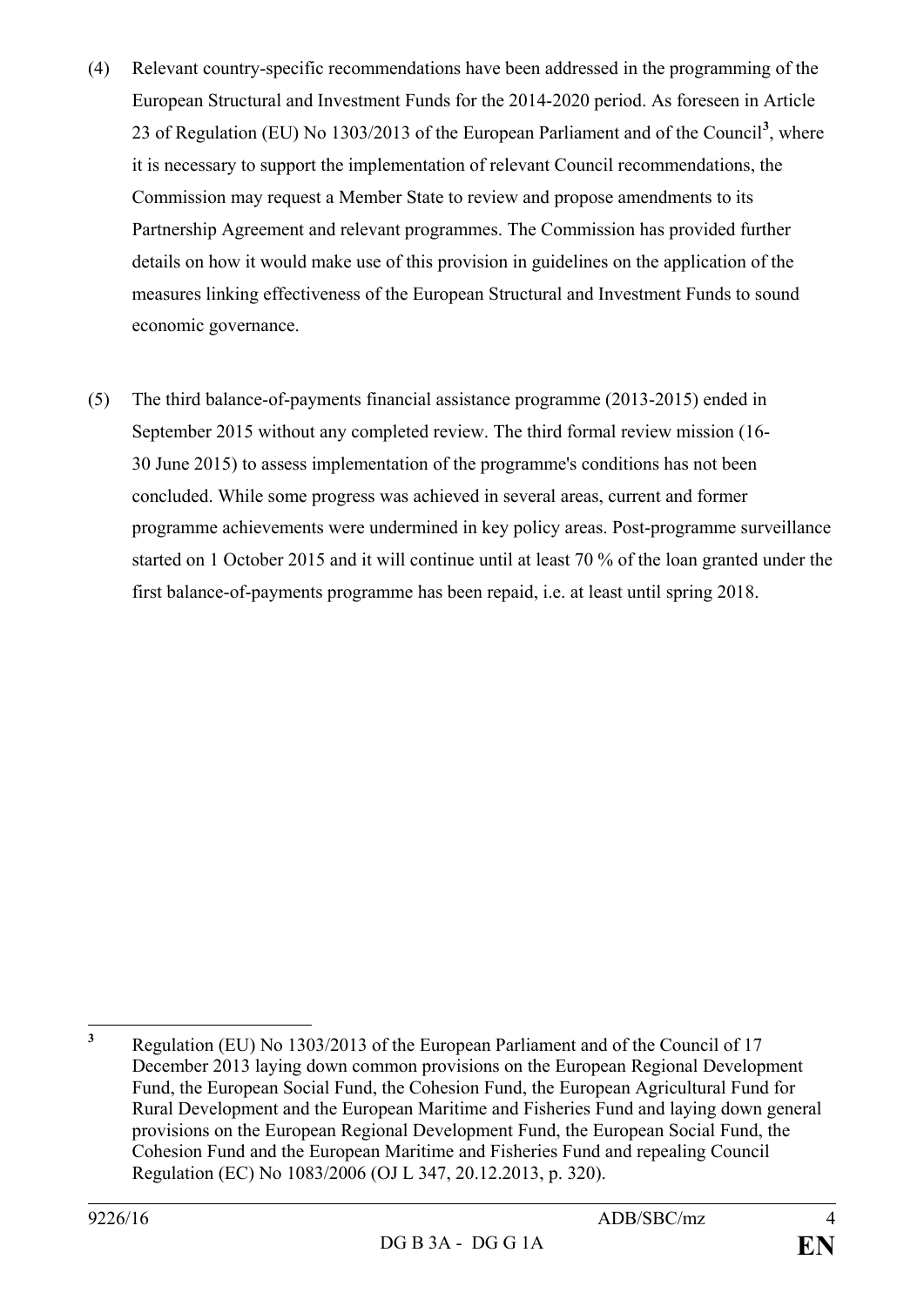- (6) Romania is currently in the preventive arm of the Stability and Growth Pact. In its 2016 Convergence Programme, the Government plans a deterioration of the headline balance from -0,7 % in 2015 to -2,9 % of GDP in 2016 and 2017. The structural balance is expected to deteriorate as well. The programme plans to depart from the medium-term budgetary objective - a structural deficit of 1 % of GDP - which had been achieved in 2014 and 2015 and does not plan to return to it within the programme period. According to the convergence programme, the government debt-to-GDP ratio is expected to remain below 40 % over the programme horizon. The macroeconomic scenario underpinning these budgetary projections is plausible for 2016 and slightly favourable for 2017. Based on the Commission 2016 spring forecast, there is a risk of a significant deviation both in 2016 and, under unchanged policies, 2017. In addition, the Commission 2016 spring forecast projects a general government deficit of 3,4 % of GDP for 2017, above the 3 %-of-GDP reference value of the Treaty. Based on its assessment of the Convergence Programme and taking into account the Commission 2016 spring forecast, the Council is of the opinion that there is a risk that Romania will not comply with the provisions of the Stability and Growth Pact. Therefore further measures will be needed to ensure compliance in 2016 and 2017.
- (7) The fiscal framework in Romania is sound as regards its provisions, but is not applied effectively in practice. None of the recent deficit-increasing fiscal measures was initiated and adopted as part of the standard budgetary process. In 2015, the requirement to include a Ministry of Finance-verified impact assessment for new legislative initiatives that increase public spending or reduce public revenues, to respect expenditure ceilings, and to propose compensatory measures for revenue reductions, was breached. In practice, the Fiscal Council is given very little time to react to budgetary proposals and its opinions and recommendations are not sufficiently taken into account. The 2016 Budget Law targets a fiscal deficit of 2,95 % of GDP, leading to a significant deviation from the medium-term objective. This is a departure from the national fiscal framework.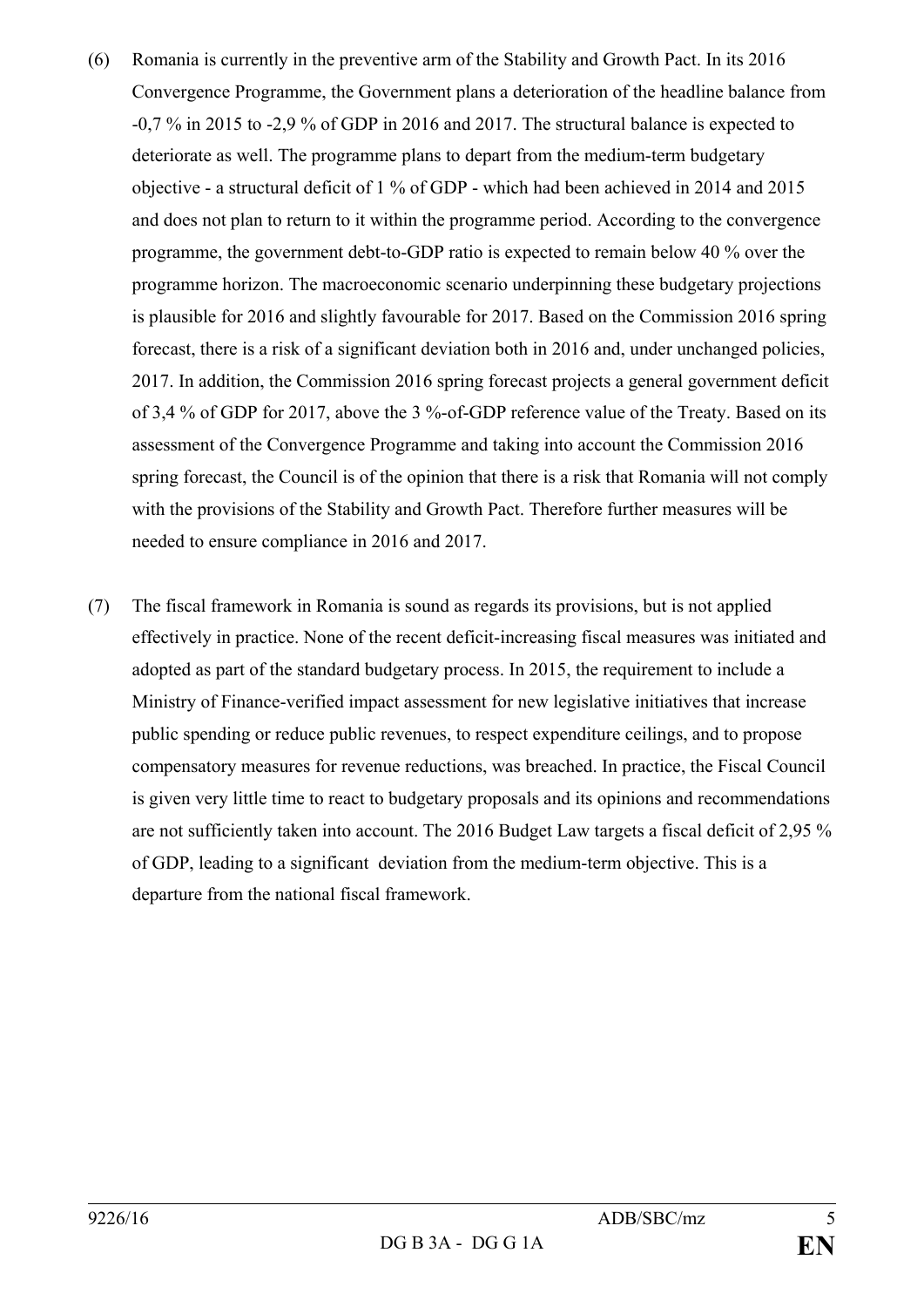- (8) A number of measures are being implemented to improve tax collection and increase tax compliance. These include mandatory cash registers, strengthened cash-payment rules, a new VAT registration procedure, intensified auditing by the tax authority (ANAF) and the authority's ongoing reorganisation. However, high tax evasion and a low level of tax compliance remain a challenge. Undeclared work and under-declared earnings continue to weigh on tax revenue and distort the economy. The effectiveness of measures, including those by the Labour Inspectorate, to curb undeclared work remains limited.
- (9) The law on equalisation of the pensionable ages for men and women has been pending before the Parliament since 2013. Its adoption would increase the labour market participation of older women considerably, narrowing the pension gender gap and mitigating their risk of oldage poverty.
- (10) Labour market conditions improved in 2015. Unemployment is low and the employment rate has been increasing. Long-term unemployment is below the EU average. However, significant challenges remain, especially in relation to the high rate of young people not in employment, education or training, and there is limited outreach to activate them effectively.
- (11) The National Employment Agency is lagging behind in offering personalised services to jobseekers and has limited services for employers, despite mandatory referral of vacancies to the National Employment Agency. A procedure has been adopted to offer tailor-made support to the various categories of unemployed people, but has not yet been implemented. Cooperation between employment and social services is very limited, making the activation of social assistance beneficiaries even harder.
- (12) The minimum wage, which is among the lowest in the Union, has increased substantially since 2013 and the lack of objective criteria for its setting creates uncertainty. A tripartite working group has been set up to work on the reform of minimum wage setting, but there continues to be no clear guidelines or criteria that would take into account its impact on job creation, social conditions and competitiveness. Overall, social dialogue remains weak.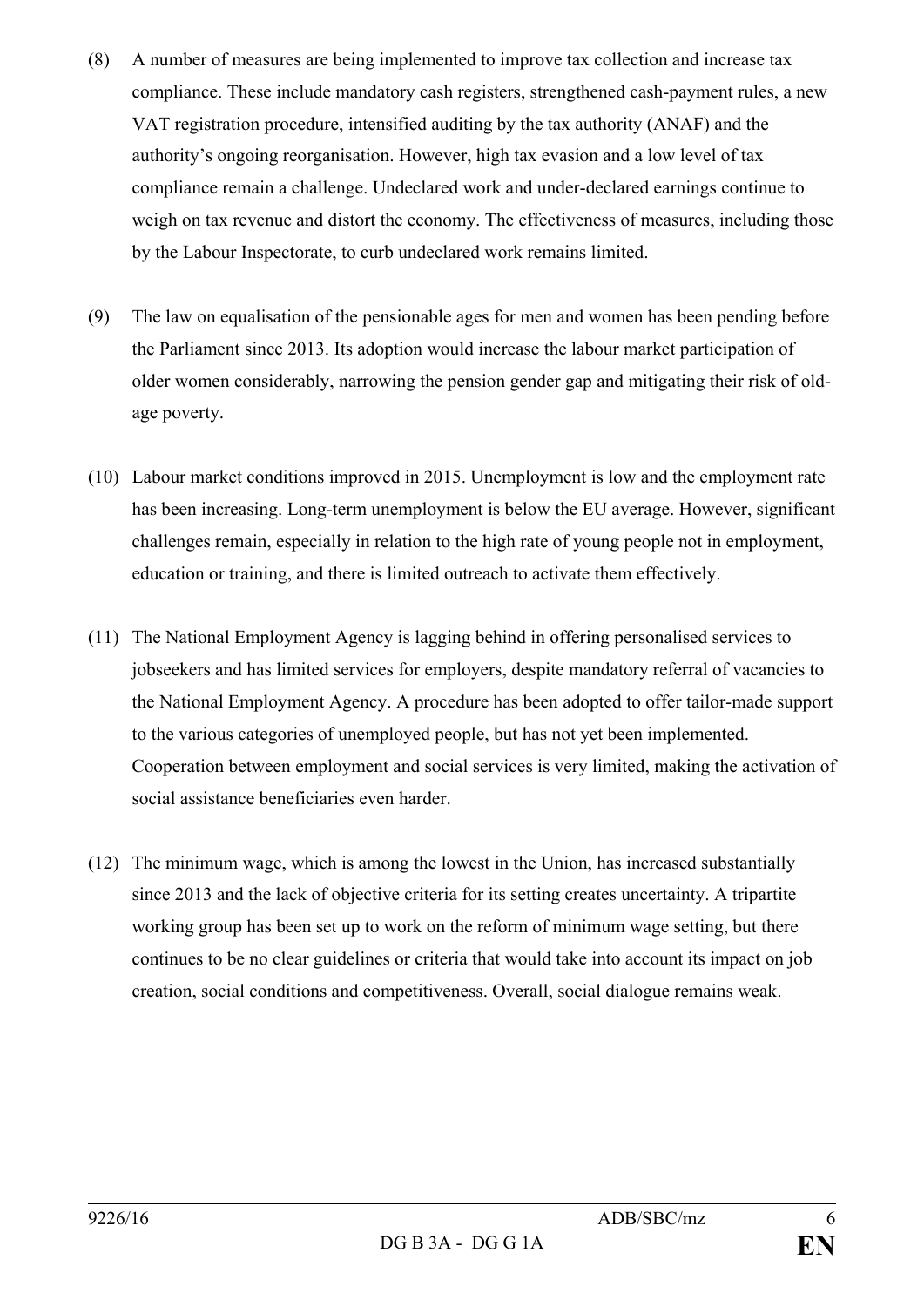- (13) Romania has one of the highest risks of poverty or social exclusion in the Union. The labour market activation of people on social assistance is very limited, especially in rural areas. The social reference index, on which social benefit amounts are based, is not regularly updated in line with the economic context, which may affect the adequacy of benefits over time. The Minimum Inclusion Income Law, which is expected to improve the targeting and adequacy of benefits and the labour market activation of minimum inclusion income recipients, has been sent to the Parliament for adoption. However, several measures in the Government's 'antipoverty package' aim at tackling this issue, using an integrative approach (education, health, housing, social protection, transport).
- (14) Romania still faces education challenges. Several strategies cover lifelong learning, vocational education and training, tertiary education and early school leaving. However, the early school leaving rate remains well above the EU average, in part due to significant implementation delays of the strategy approved in 2015. Prevention and remedial programmes are limited. Vulnerable groups such as Roma and children from poor families continue to face obstacles in accessing and completing quality education, especially in rural areas. In early childhood education and care, Romania has taken action to support the participation of disadvantaged pupils in kindergarten (3-6 year-olds). Provision of early childhood services for 0-3 year-olds remains limited. Recent legislation to extend parental leave provisions, together with insufficient work incentives, may increase barriers for the participation of women in the labour market. Participation in upper secondary vocational education and training is above the EU average, but the dropout rates remain high. The tertiary attainment rate is increasing, but the quality and labour market relevance of higher education is limited. Participation in adult education is very low.
- (15) Health outcomes in Romania are poor. Life expectancy at birth is well below the EU average for both men and women. Access to healthcare and over-reliance on hospital care remain major concerns. Widespread informal payments reduce access to healthcare for people with low incomes. Romania has adopted measures to improve access to healthcare for low-income pensioners and people in remote and isolated communities. A network of social and health mediators is being developed and a draft law on community services has been proposed. The deinstitutionalisation of people with disabilities remains a challenge.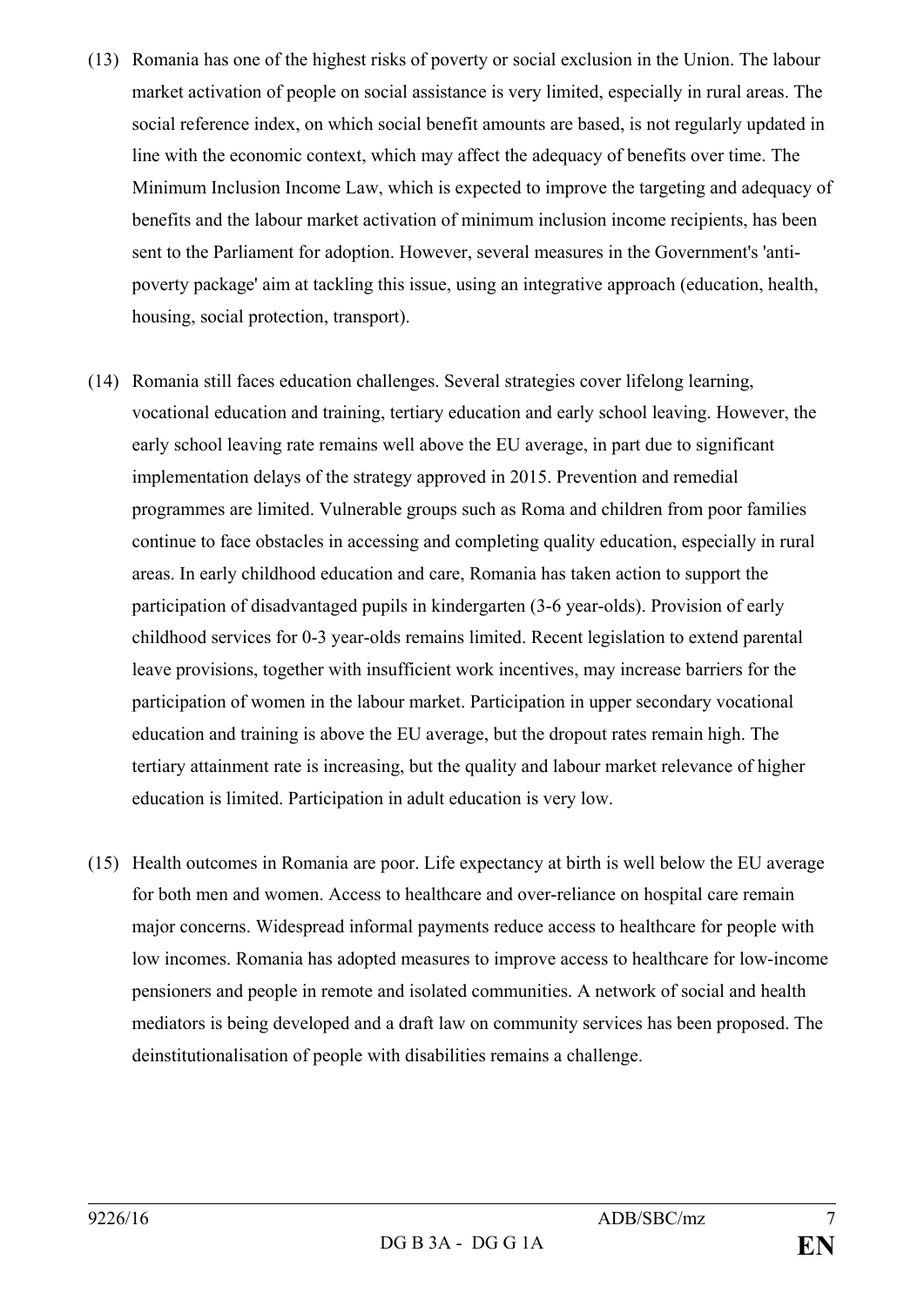- (16) Romania has taken action to address the low funding of the healthcare system and its inefficient use of public resources. These reforms included clearing arrears in the health sector, increasing the sustainability of pharmaceutical spending, implementing e-health solutions, improving the funding of the health system, devising a strategy to shift resources from hospital-based care towards preventive and primary care, and centralised procurement procedures. However, the lack of administrative capacity is delaying implementation of the 2014-2020 national health strategy. In particular, the efficiency of the health system is constrained by delays in streamlining the hospital sector and switching from inpatient to more cost-effective outpatient healthcare.
- (17) Romania's key development disparities are between urban and rural areas. Employment, social, health-care and educational outcomes are lower in rural areas and people face much lower access to education, medical services, basic utilities, and public services due to low and fragmented local administrative capacity. Meanwhile, the socio-economic development of rural areas is limited by under-developed transport infrastructure and limited public and private transport, coupled with high commuting costs and limited access to broadband infrastructure. Low added value in agriculture and a lack of economic diversification in rural areas constrain the development of a sustainable rural economy. A high proportion of the rural labour force works in subsistence or semi-subsistence agriculture associated with hidden unemployment or non-remunerated family work, low productivity and poverty. An antipoverty package, to be financed mainly with EU funds, provides for an integrated approach to fighting poverty, including in rural areas. There are plans to set up integrated community teams, offering several integrated services to disadvantaged communities, but they have not been implemented yet.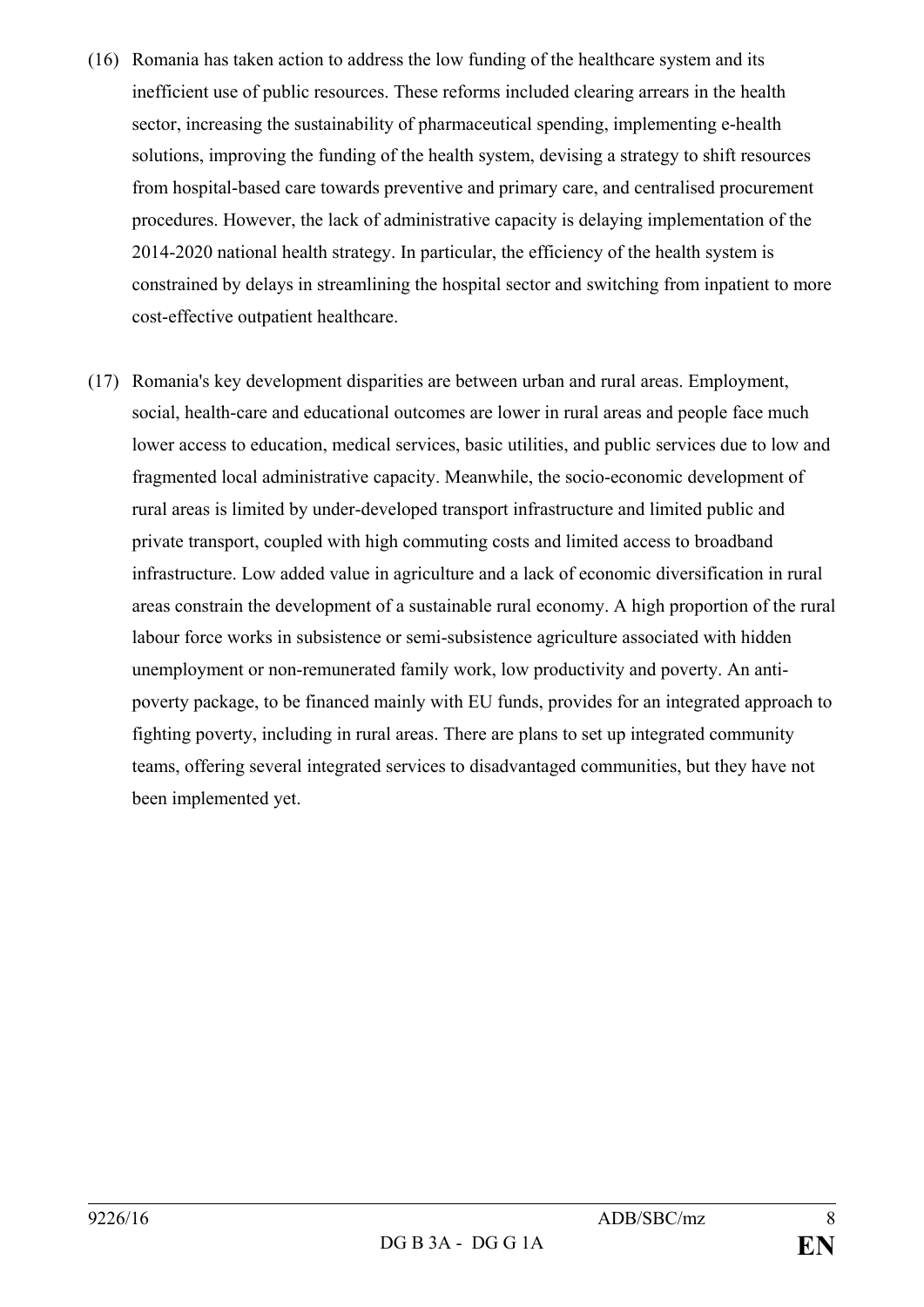- (18) The strategic framework for public administration reform has been in place since 2014, but its implementation was slow in 2015. Some key initiatives have been adopted in 2016 to increase the transparency and effectiveness of the functioning of public administration. However, the delays in adopting a general and transparent human resources management approach, in particular on recruitment/appointment, appraisal, salaries, career progression across all staff categories and training, leaves room for an arbitrary approach to key procedures and decisions. This, alongside unstable organisational structures, has a negative impact on the civil service's independence and professionalism and, therefore, on its effectiveness and efficiency. Complicated administrative procedures, an inefficient public procurement system and widespread corruption constrain the delivery of services (including e-government services), both to the public and to businesses. Strategic planning, programme budgeting, consultation practices, and evidence-based policy-making remain under-used. These challenges hamper the implementation of important policies across many areas, including the effective uptake of available EU funds and other financing support.
- (19) State-owned enterprises dominating key economic sectors tend to underperform. These are especially prevalent in key infrastructure industries, accounting for 44 % of turnover and 77 % of employment in the energy sector and 24 % and 28 % respectively in the transport sector. Government Emergency Ordinance 109/2011 on the corporate governance of stateowned enterprises was converted into a law on 10 May 2016 with amendments that better align it with international good practices. Romania has resumed hiring professional managers to replace the interim management in several state-owned enterprises but progress has been slower than initially announced. The transparency and accountability of state-owned enterprises would benefit from accelerating the adoption of annual budgets and the approval and publication of audited annual accounts. A new privatisation law is in preparation. However, it may include provisions that conflict with corporate governance legislation. Of particular concern are likely overlaps in the responsibilities of the privatisation's special administrator and the company's management.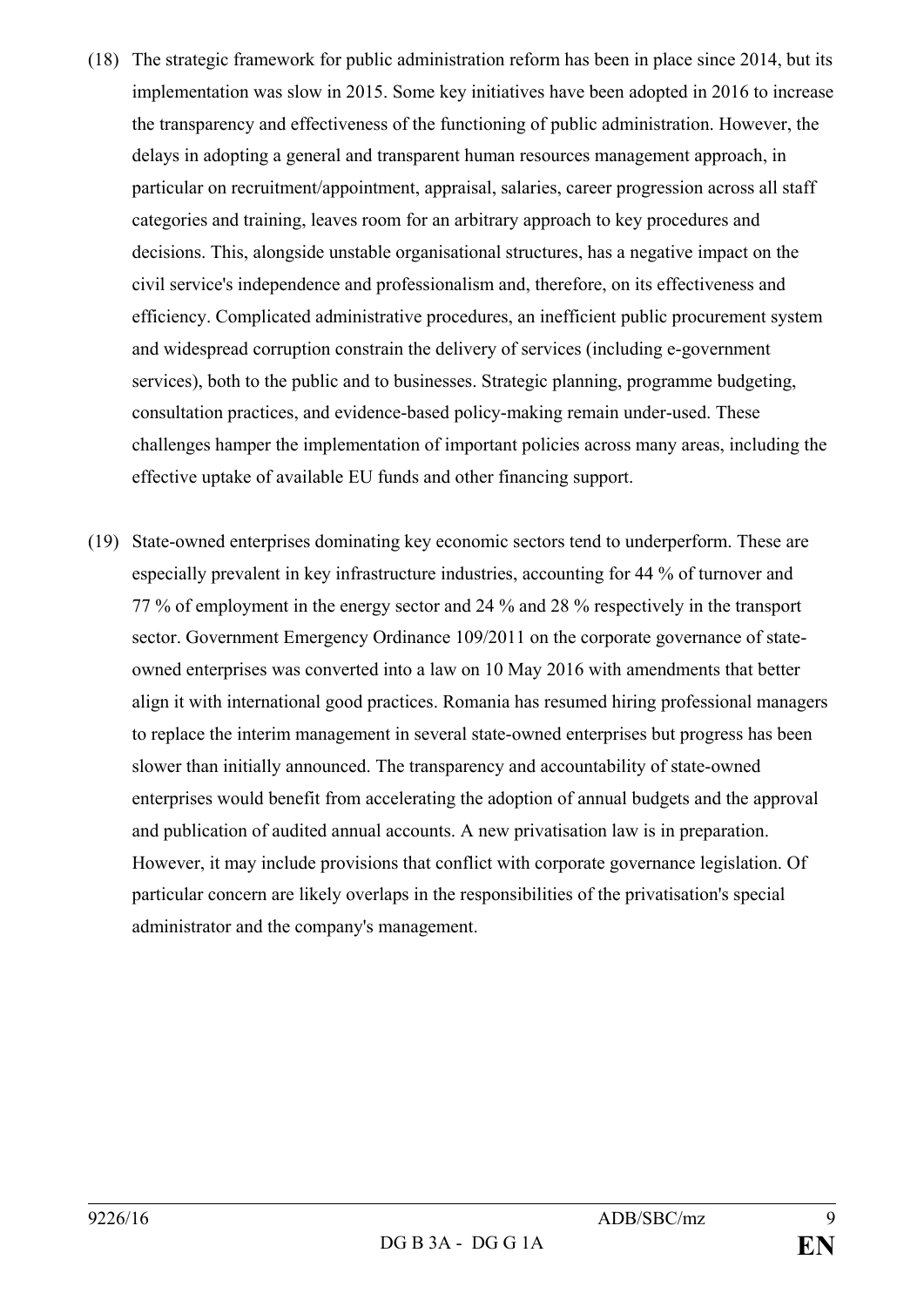- (20) In spite of the efforts of the judicial institutions to address high-level corruption, corruption is still present in many economic sectors and involves appointed and elected officials at all levels of government as well as civil servants and employees of public institutions. Major judicial reforms are being implemented, but concerns remain about the high workload in courts, the predictability and proper enforcement of court decisions and external pressure on the judiciary. Under the Cooperation and Verification Mechanism, Romania receives recommendations in the areas of judicial reform and the fight against corruption. These areas are therefore not covered in the country-specific recommendations for Romania.
- (21) The soundness of the financial sector has improved. However, the sector remains vulnerable to domestic legal intiatives. The recently adopted law on debt discharge with retroactive application on the existing stock of loans may constitute a challenge for several credit institutions and lead to weaker credit activity. The law may increase risks for financial sector stability with implications for the whole economy. Other developments that may have a negative impact on banks include the proposal to convert foreign currency loans into local currency loans and some court decisions on unfair contract terms in loan contracts.
- (22) Insufficient or low-quality infrastructure is among the most problematic factors for doing business in Romania and represents a barrier to trade and economic development. In spite of a recent slight improvement, Romania still ranks last among its regional peers in the perceived quality of transport and communication infrastructure. Its roads and motorways network is small compared with that of its peers and the size of the country. Adoption of the transport master plan and the accompanying railway reform have been repeatedly delayed.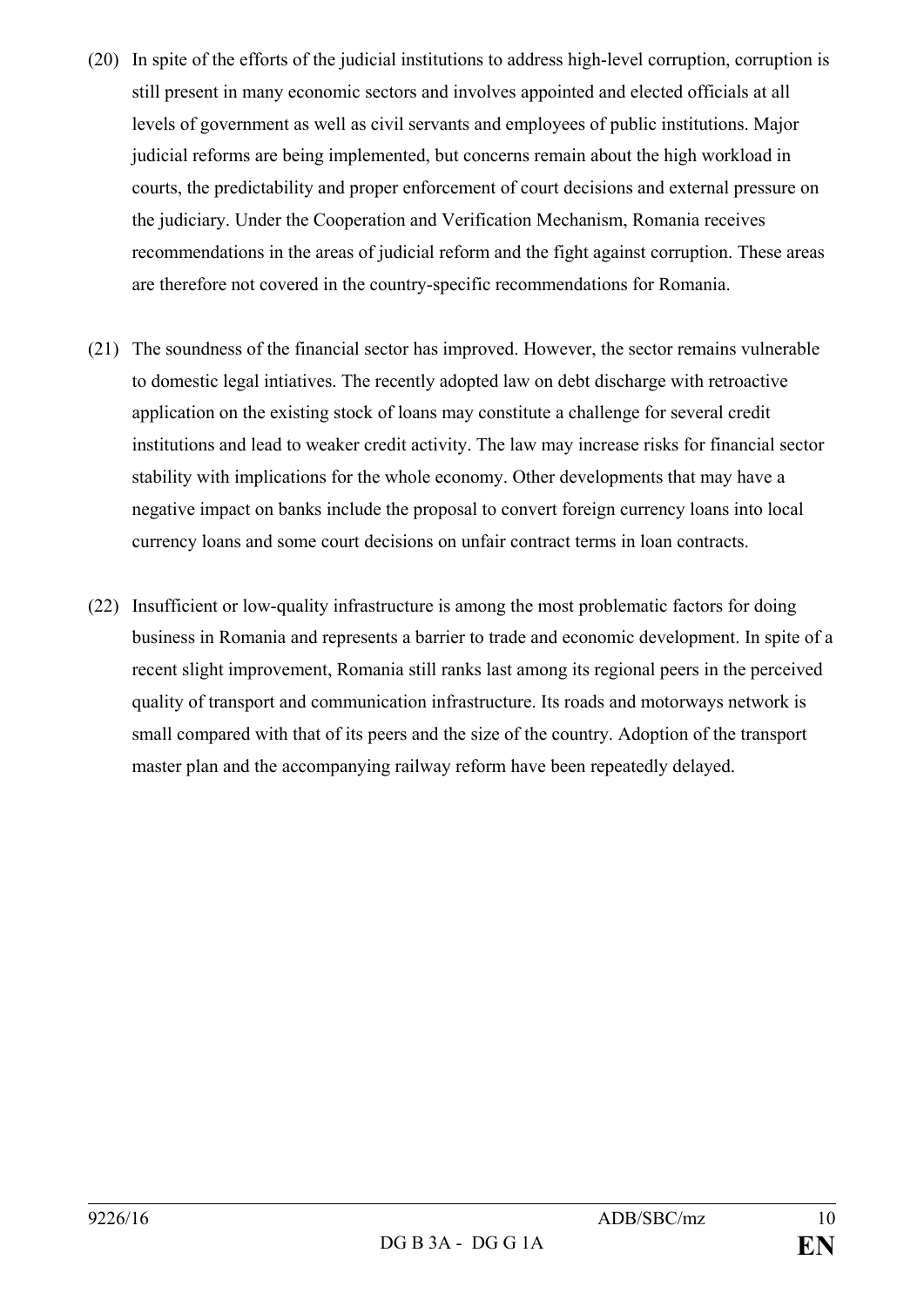- (23) Public investment has decreased since 2008 despite ample availability of financing, especially from EU funds. This trend was reversed in 2015 but public investment is expected to slow down from 2016 onwards, since the implementation of the 2014-2020 programme has not fully started and there are not enough mature projects in the pipeline. Romania has made recent and ongoing efforts to strengthen inter-ministerial cooperation, reorganise the public procurement system and improve the planning and implementation of investment projects. Nevertheless, the preparation of public investment projects is still insufficient and remains susceptible to external influence. Project selection remains hampered by the lack of mediumto long-term planning and strategic priorities, the need to achieve an agreement between numerous decision-makers, the limited enforcement power of the Public Investment Evaluation Unit in the Ministry of Public Finance, and the lack of selection criteria in the national programme for local development.
- (24) In spite of significant improvements in cost competitiveness and trade performance, Romania's non-cost competitiveness remains a challenge. Structural barriers are hindering the transition to a higher value added economy and limiting Romania's ability to foster sustainable growth. The complexity of administrative procedures, the volatility of fiscal and tax policies, and the weak business environment continue to weigh on investment decisions. High tax evasion and undeclared work reduce tax revenue and distort the economy. Access to financing for small and medium-sized enterprises remains limited.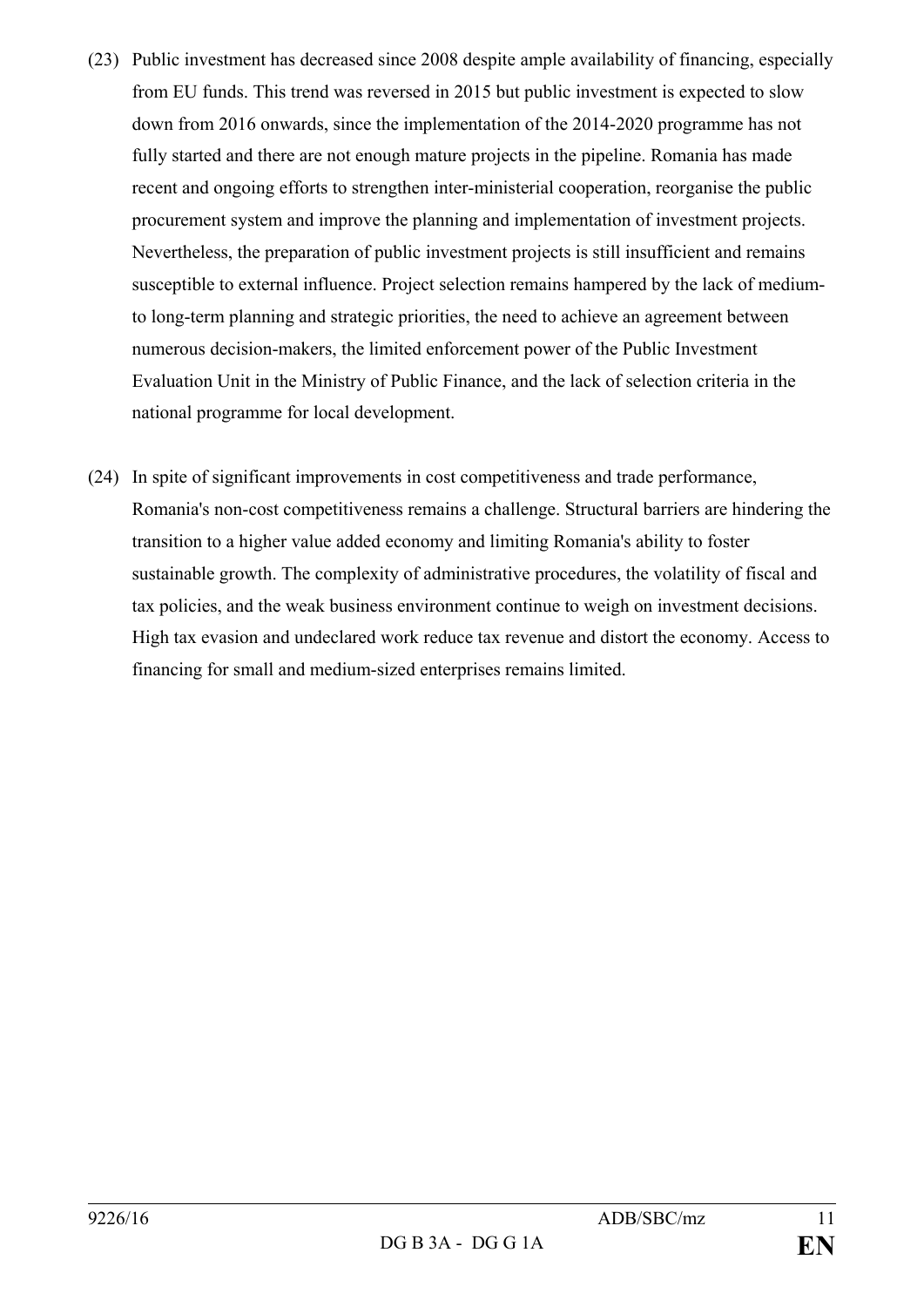- (25) In the context of the European Semester, the Commission has carried out a comprehensive analysis of Romania's economic policy and published it in the 2016 country report. It has also assessed the Convergence Programme and the National Reform Programme and the follow-up given to the recommendations addressed to Romania in previous years. It has taken into account not only their relevance for sustainable fiscal and socio-economic policy in Romania but also their compliance with EU rules and guidance, given the need to strengthen the EU's overall economic governance by providing EU-level input into future national decisions. The recommendations under the European Semester are reflected in recommendations (1) to (4) below.
- (26) In light of this assessment, the Council has examined the Convergence Programme, and its opinion**[4](#page-11-0)** is reflected in particular in recommendation (1) below.

<span id="page-11-0"></span>**<sup>4</sup>** Under Article 9(2) of Regulation (EC) No 1466/97.